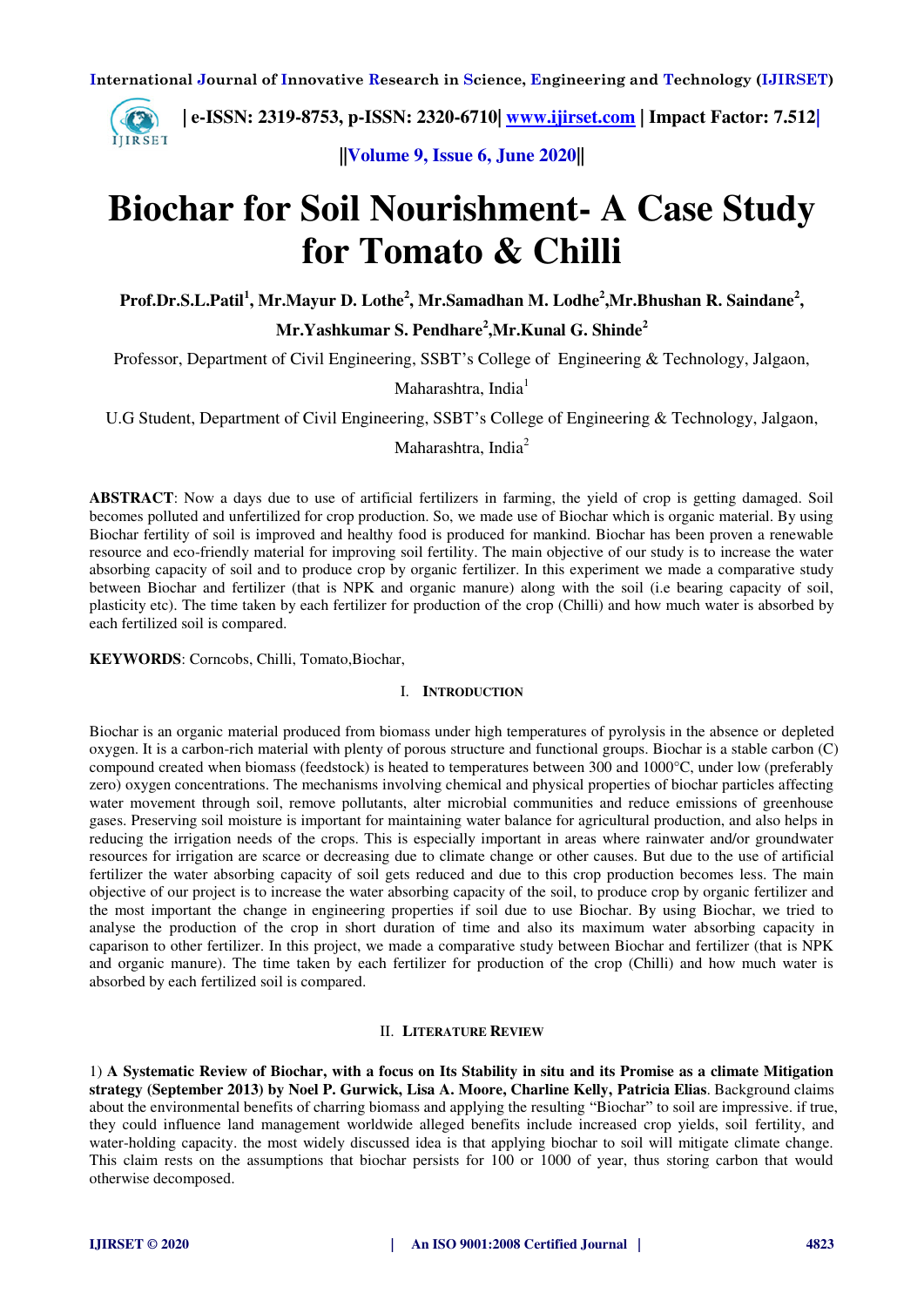

 **| e-ISSN: 2319-8753, p-ISSN: 2320-6710| [www.ijirset.com](http://www.ijirset.com/) | Impact Factor: 7.512|**

# **||Volume 9, Issue 6, June 2020||**

2) **Review Paper: The Fundamentals of Biochar as a Soil Amendment Tool and Management in Agriculture Scope: An Overview for Farmers and Gardeners (December 2016) by Tawheed Md. Elhessin Shareef, Baowei Zhao**. Improving the soil and biomass with coal is estimated at the international level as a way to enhance soil productiveness, fertility and also to mitigate climate change. Biochar employed to improve land scope and impound carbon, is attracting a great deal of attention. Its characteristics of chemical, physical and biological properties, containing big surface area, CEC(cation Exchange Capacity), High water holding capacity, size of pore, volume, distribution and element of composition, affects its recognised influence, particularly on microbial communities.

3) **The Effects of Biochar and its combination with compost on Lettuce ( Lactuca Sativa L.) Growth, Soil Properties, and Soil Microbial Activity and Abundance (April 2017) by Dalila Trupiano, Claudia cocozza, Silvia Baronti, Carla Amendola. Impacts of Biochar application in combination with organic fertilizer, such as compost, are not fully understood**. In this study, we tested the effects of Biochar Amendment, compost addition, and their combination on lettuce plant grown in a soil poor in nutrients; soil microbiological, chemical and physical characteristics were analysed, together with plant growth and physiology an initial screening was also done to evaluate the effect of biochar and composed toxicity, using cress plants and earthworms.

#### III. **METHODOLOGY**

**1) Material used:** Corn cobs

**2) Location of project work:** Environmental lab, Civil Department , SSBT's COET, Bambhori

#### **3) Procedure of Set up:**

•First of all, wash all the corn cobs obtained from the farmers with the hot water then dried under sun for 2-3 days.

•The sun-dried corn cobs are cut into the longitudinal sections.

•also some corn cobs are cut into small pieces to absorb pollutants.

•To make charcoal the small pieces of corn cobs are put into a small size can and that small can is put into a large size drum to heat it up.

•A small hole is made on the small can on the upper face.

•A fire is made up inside the large drum and place that small can having corns cobs in the middle.

•When the can starts heating up the corn cobs inside starts shivering and we can see the smoke is coming through the hole at top of the can. This helps to release the pressure and stops the can from popping.

•The charcoal is made in the presence of oxygen in order to made it efficient.

#### **4) Procedure of Biochar:**

•Initially if we hold a flame outside the hole at top of can the smoke will immediately put it off. After a while it release a flammable gas which when exposes to flame will immediately catch on fire. When these flames go out try to reignite it again.

•When the flame won't reignite easily, it is the indication that our coal is ready now.

•Cool down the can and take the charcoal outside of can. Crush the charcoal pieces to form a powder charcoal.

#### **5) Material Specification:**

(a) Water: Normal boring water with pH 7 is used for irrigating plants.

(b) Seeds: seeds from the local market are purchased with effective germinating properties.

(c) Soil: Black cotton soil is used. It is commonly available in the Deccan plateau of Maharashtra.

(d) Fertilizers: N P K in the proportion of 10:26:26 is purchased from the local market.

(e) Biochar: Biochar is prepared by pyrolysis of agriculture waste that is corn Stover; cotton plant stems are used. Pyrolysis set up is prepared using used oil cans and small tin container.

#### **6) Sowing of Seeds:**

1. 14 tin Tubs of dimension 9\*9\*16.5 cm are used for sowing seeds of chilli and tomato.

- 2. Two Tubs are used without mixing of biochar and fertilizer(0%).
- 3. Two Tubs are used with only fertilizer(NPK).
- 4. Ten Tubs are used with mixing of biochar in increasing percentage of 5% 25%.
- 5. Then suitable number of seeds are sowed in each tub.
- 6. Plant are watered regularly with required water content.
- 7. Equal condition is maintained for each tub.

8. Regular observation for height and steam thickness, number of flowers, number of fruits are recorded.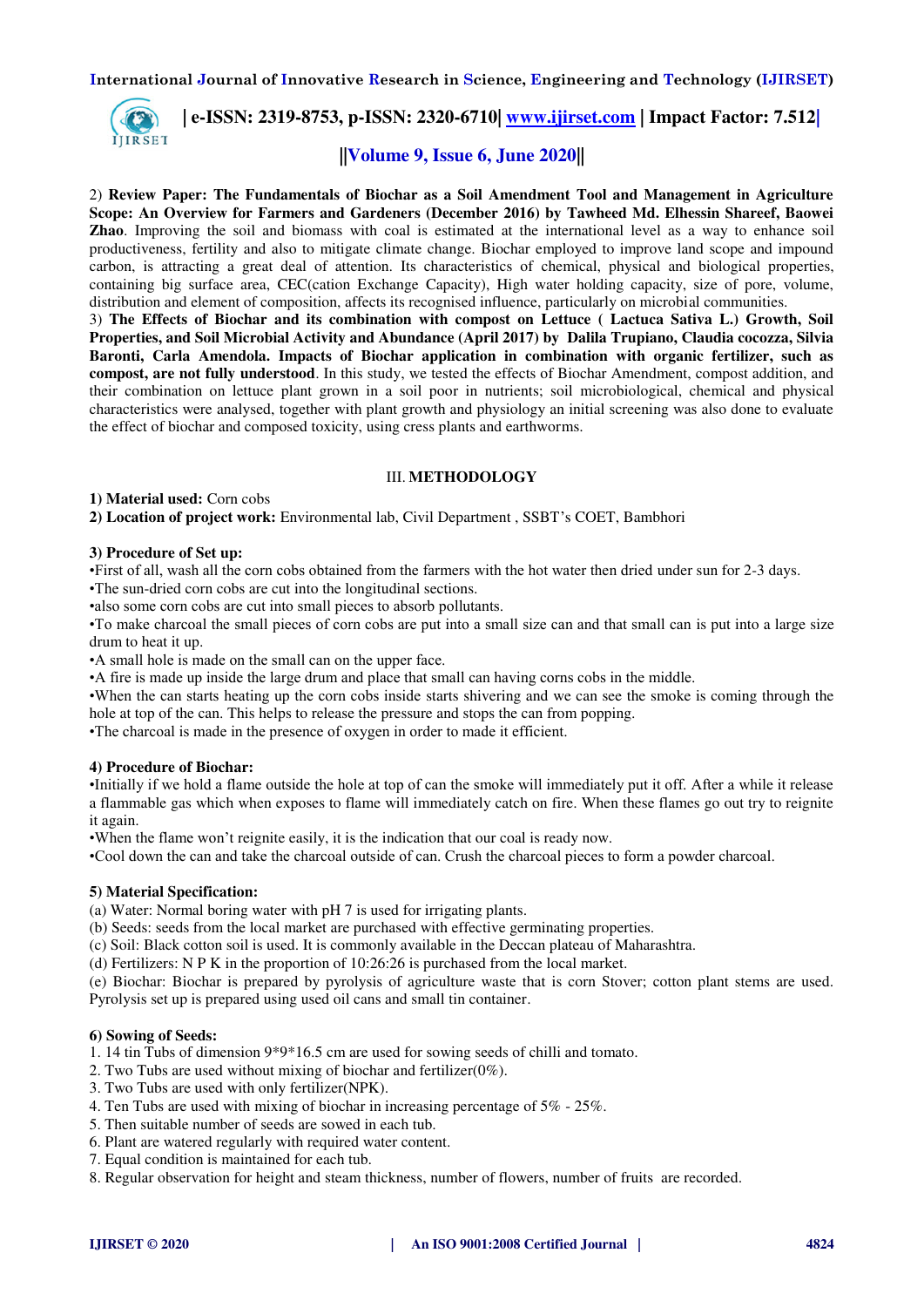

 **| e-ISSN: 2319-8753, p-ISSN: 2320-6710| [www.ijirset.com](http://www.ijirset.com/) | Impact Factor: 7.512|**

**||Volume 9, Issue 6, June 2020||** 





**Image.1 Chilli Plants Image.2 Tomato Plants** 

## **7) Soil and Biochar Ratio:**

Table.1 Soil & Biochar Ratio

| % of Biochar | Soil in Kg | <b>Biochar in Kg</b> | <b>Total</b> |
|--------------|------------|----------------------|--------------|
| $0\%$        |            |                      |              |
| $5\%$        | 6.65       | 0.35                 |              |
| $10\%$       | 6.3        |                      |              |
| $15\%$       | 5.95       | 1.05                 |              |
| $20\%$       | 5.6        |                      |              |
| 25%          | 5.25       | 1.75                 |              |
| Fertilizer   |            |                      |              |

# IV.**RESULTS & OSERVATIONS**

#### **Soil Report:**

| <b>LOS PRESIDEN</b><br><b>AND SQUIPTER</b> |                                         |                               |                                          |                               |                          |            |                      |                      |                                                        |                                                                               |                      |                       |               | file:///C:/MP/Reports/100618-0037_100618221206_C.htm |
|--------------------------------------------|-----------------------------------------|-------------------------------|------------------------------------------|-------------------------------|--------------------------|------------|----------------------|----------------------|--------------------------------------------------------|-------------------------------------------------------------------------------|----------------------|-----------------------|---------------|------------------------------------------------------|
| <b>ALCOHOL: UK</b>                         | <b>Carlos</b>                           | w                             | मूदा आरोग्य कार्ड                        |                               |                          |            |                      |                      | <b>VAIRTING THE STREET FEBRUARY</b><br><b>I GUINIC</b> |                                                                               |                      | अत्यमीणो गारील :      |               |                                                      |
|                                            |                                         | <b>MILLION ISLAND PRINTED</b> |                                          |                               |                          |            |                      |                      |                                                        | मृता चायणी परिणाम                                                             |                      |                       |               |                                                      |
|                                            |                                         |                               | TETHE                                    | <b>SCIENTIST AND ARRESTS</b>  |                          |            | आ क                  | $N \leq 4$           | <b>THORSE MORE</b>                                     |                                                                               | <b>TEMPER</b>        | <b>TERETTI</b>        |               | 7797176177                                           |
|                                            |                                         |                               | <b>TERRIT I</b>                          | <b>CONTRACTOR</b>             |                          |            |                      | 1 diam.              |                                                        | <b>N.70</b>                                                                   |                      |                       | 6.5715        |                                                      |
|                                            |                                         |                               | TEM : 2                                  |                               |                          |            |                      | $281 - 32 + 66$      |                                                        | 0.54                                                                          | $m$ S/cm             | ज्याचारण              | $0.2.7 - 0.8$ |                                                      |
|                                            |                                         |                               | diseller :                               |                               |                          |            |                      | $31$ situals         |                                                        | 0.90                                                                          | $\frac{1}{2}$        | 227                   | 0.9006        |                                                      |
|                                            |                                         |                               |                                          | THEST : JALCON                |                          |            | 21                   | नगरीशन               |                                                        | 245,81                                                                        | Kryha                | $-172$                | 2.508450      |                                                      |
|                                            |                                         |                               |                                          | <b>THE : MAHARAUHTRA</b>      |                          |            | s.                   | <b>INTERNATION</b>   |                                                        | 33.00                                                                         |                      | ROY.<br><b>Kaltin</b> |               | 217.50                                               |
|                                            |                                         |                               |                                          | <b>MM &amp; APSSOC</b>        |                          |            |                      | nd mailenn           |                                                        | 18.35<br>1.11                                                                 |                      | Kg/hs   पार करी       |               | 1800200                                              |
|                                            |                                         |                               | अल्पार नेयर :<br>HIGHER HHE 1 7517510013 |                               |                          |            |                      | $7$ TONK             |                                                        |                                                                               |                      | mg/Kg                 |               | 1.00716                                              |
|                                            |                                         |                               |                                          | गातीच्या मधुण्याची मार्ग्राती |                          |            |                      | B Three              |                                                        | 7.3.00                                                                        | ung nos              |                       |               | 107.15                                               |
|                                            |                                         |                               | лич 44 : 100618-0037                     |                               |                          |            |                      | $-464$<br><b>Kik</b> |                                                        | 96.00                                                                         | ma/ker               |                       |               | 2.0020                                               |
|                                            |                                         |                               | ways feater a un controlso               |                               |                          |            |                      | to, sent             |                                                        | 3.57                                                                          | $m\alpha/\kappa\mu$  |                       |               | 3.4860                                               |
|                                            |                                         |                               | शब्दी नामर : 100                         |                               |                          |            |                      | $21$ with            |                                                        | 3.56                                                                          | <b><i>TTHUNG</i></b> |                       |               | 0.30.05                                              |
| <b>RIPE WILL THE I 100018 0037</b>         |                                         |                               | <b>BENCE THAN STEEL THERE</b>            | <b>Too</b>                    |                          |            |                      | <b>System</b><br>12. |                                                        | 7.20                                                                          | rncs/Ka              |                       |               | 0.67.10                                              |
|                                            |                                         | <b>SHELST SWIFE: BLACK</b>    |                                          |                               |                          |            |                      | $1 - 1$              |                                                        | <b>NA</b>                                                                     | max <sub>0</sub>     |                       |               |                                                      |
| <b>IN THE LITTLE IN</b>                    |                                         |                               |                                          | <b>REPORTS I BOB</b>          |                          |            |                      |                      |                                                        |                                                                               |                      |                       |               |                                                      |
| $4722 - 347 = 14112$ .                     |                                         |                               |                                          |                               | <b>Regist : Jongston</b> |            |                      |                      |                                                        |                                                                               |                      |                       |               |                                                      |
|                                            |                                         |                               | मांगोलीक स्पान                           |                               | SUGET   217040031        |            |                      |                      |                                                        |                                                                               |                      |                       |               |                                                      |
|                                            |                                         |                               |                                          |                               |                          |            |                      |                      |                                                        | फर्तालायक्षर रिकमंत्रीशन फॉर रेफर्रस फिल्म                                    |                      |                       |               | खत मिलो/ऐक्टर                                        |
|                                            | माध्यमिक आणि सूक्ष्य तत्वांची विश्वास्थ |                               |                                          |                               |                          |            |                      |                      |                                                        | $ q\alpha  \leq 1$ - $\overline{q} \overline{q}$ [spector] $\overline{q}$ and |                      | $4444 - 2$            |               | प्रम, क्ये, पी.                                      |
| आ का मदन                                   | शिकारस - मिलो/डेव उर                    |                               | T10                                      | N                             |                          |            | व्यवाया              |                      | एस.घरा.धी.                                             | एम. अपे. भी.                                                                  |                      | वरीया                 | डी.ए.पी.      | 193.53                                               |
| 4.779986                                   | INFR.                                   |                               |                                          |                               | 21 48                    | 116.12     | 94.5                 |                      | 134.25                                                 | 103553                                                                        |                      | 76/23                 | 46.7          | <b>NAME OF GROOM</b><br>320.77                       |
|                                            | rers.                                   |                               | $1 - 27981$                              | 43.47                         |                          | 132.46     | 221.96               |                      | 2.57,60                                                | 320.77                                                                        |                      | 189,88                | 111.08        |                                                      |
| $2$ faus                                   | <b>INFC</b>                             |                               | <b>WHITE</b>                             | 102.10                        | 37.71                    | 125.70     | PdR                  |                      | 243.50                                                 | 292.83                                                                        |                      | NR                    | 49.0          | 202.83<br><b>CONTRACT</b>                            |
| $B = 2/2$                                  | 50.00                                   |                               | <b>NOTES</b>                             | NR                            | 22.91                    |            | ---<br><b>TVH</b>    |                      | <b>COMPANY</b><br><b>NW</b>                            | 740                                                                           |                      | <b>Fare</b>           | <b>TIR</b>    | NR.                                                  |
| $A$ arrest                                 | <b>CANADA</b><br>1431.                  |                               | <b>NEWSLET</b>                           | <b>Tase</b>                   | <b>AIR</b>               | <b>BVR</b> |                      |                      | ---<br>125.98                                          | 140.47                                                                        |                      | 71,43                 | 0.178         | 140.47                                               |
| $5.$ Highs                                 | <b>STAR</b>                             |                               | $x_n$ ) affraverse                       | 10.76                         | 20.14                    | 84.28      | 99.57<br><b>SALE</b> |                      | rase.                                                  | 177.52                                                                        |                      | <b>BARC</b>           | <b>NBC</b>    | 122.52                                               |
| C. MINH                                    | NR.<br><b>CONTRACT</b>                  |                               | $0.1 - 20$                               | NR.                           | NR                       | 100.51     | TOTAL.               |                      |                                                        |                                                                               | 124.3                | 192/19                | 15.87         | 124.3                                                |
|                                            | दव/देव तर<br>सामान्य शिपनारम            |                               | $7$ afiguo.                              | 70.55                         | 7.30.                    | 24.58      | 153.37               |                      | 45.62                                                  |                                                                               |                      |                       |               |                                                      |
|                                            | <b>PER</b>                              |                               |                                          |                               |                          |            |                      |                      |                                                        |                                                                               |                      |                       |               |                                                      |

## **Image.3 Soil Report**

|  | Table 2. Height of Chilli and Tomato: |  |  |
|--|---------------------------------------|--|--|
|--|---------------------------------------|--|--|

| <b>Biochar</b> | $0\%$  |        |               | $5\%$         |               | $10\%$ | $15\%$ |        | 20%    |        | 25%           |        | <b>Fertilizer</b> |        |
|----------------|--------|--------|---------------|---------------|---------------|--------|--------|--------|--------|--------|---------------|--------|-------------------|--------|
| <b>Plants</b>  | Chilli | Tomato | <b>Chilli</b> | <b>Tomato</b> | <b>Chilli</b> | Tomato | Chilli | Tomato | Chilli | Tomato | <b>Chilli</b> | Tomato | Chilli            | Tomato |
| Week 1         | 7.5    | 12     | 5.5           | 10.5          | 9.5           | 12     | 7.5    | 9      | 9      | 8      | 5             | 14     | 6.5               | 14     |
| Week 2         | 7.9    | 17.2   | 7             | 13            | 9.7           | 17.2   | 8      | 12.9   | 10     | 12.5   | 5.5           | 16     | 8.1               | 16.5   |
| Week 3         | 10     | 22     | 10            | 20            | 12            | 22     | 11     | 18     | 12     | 15     | 7             | 18     | 11                | 22     |
| Week 4         | 13.5   | 23     | 14.5          | 22            | 16            | 23     | 13.5   | 19     | 16.5   | 16.5   | 11.5          | 21     | 15                | 23.5   |
| Week 5         | 18     | 27     | 20            | 26            | 21            | 24     | 18     | 21     | 19     | 18     | 15            | 22     | 21                | 26     |
| Week 6         | 25     | 38     | 28            | 32            | 25.5          | 28     | 21.5   | 27     | 23     | 25     | 23            | 24     | 27                | 39     |
| Week 7         | 35     | 50     | 41            | 48            | 38            | 44     | 26     | 36     | 26.5   | 36.5   | 19.5          | 39     | 40                | 47     |
| Week 8         | 48     | 53     | 54            | 56            | 51            | 59     | 29     | 51     | 34     | 40     | 25            | 48     | 57                | 54     |
| Week 9         | 58.5   | 56.5   | 54.5          | 62.5          | 54.5          | 61     | 31     | 68     | 44     | 51     | 34            | 49     | 66                | 63     |
| Week<br>10     | 60     | 58     | 66            | 76            | 58            | 66     | 33     | 72     | 50     | 56     | 40            | 51     | 72                | 73     |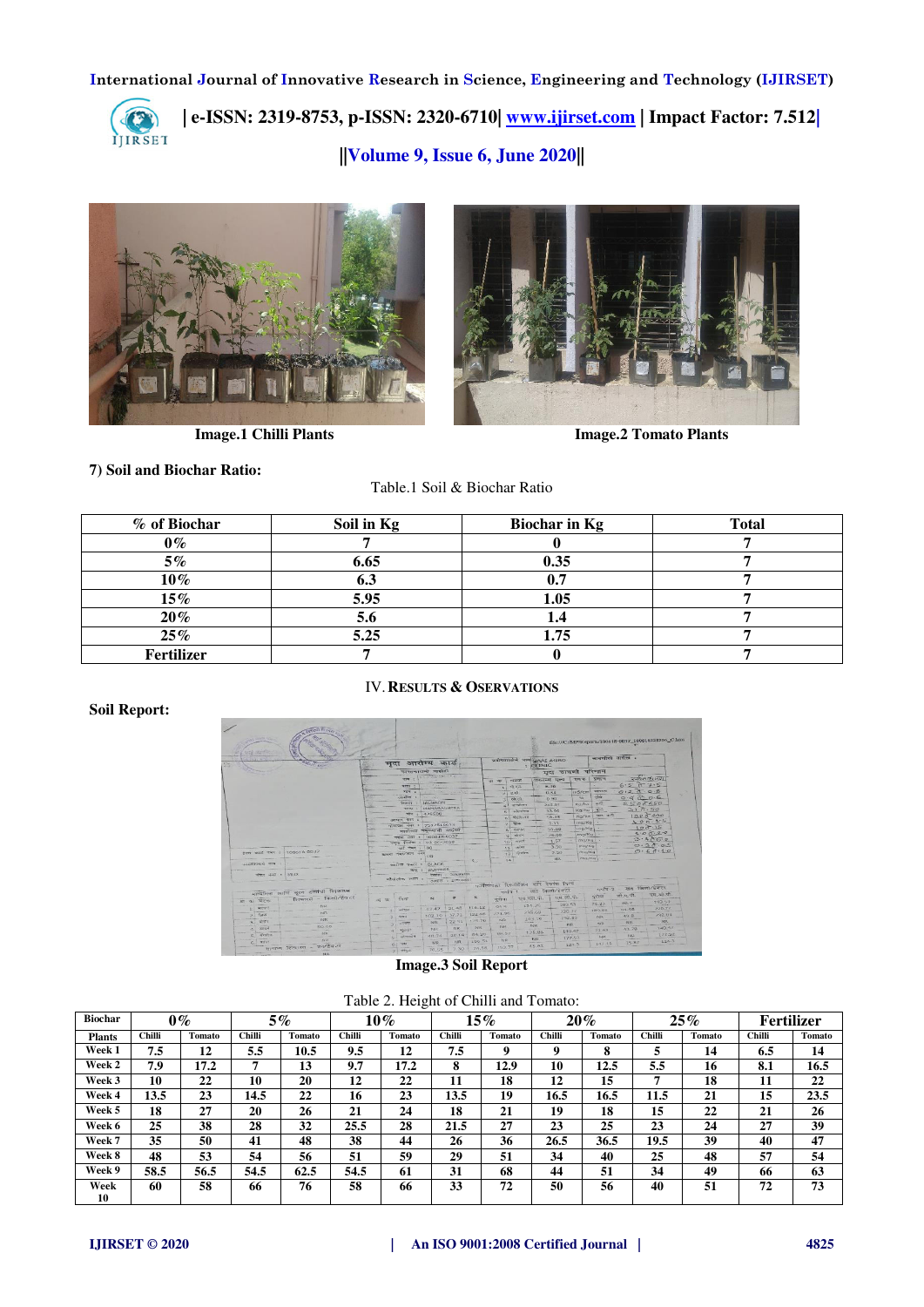

 **| e-ISSN: 2319-8753, p-ISSN: 2320-6710| [www.ijirset.com](http://www.ijirset.com/) | Impact Factor: 7.512|**

**||Volume 9, Issue 6, June 2020||** 

Note: Height in CM.



Figure.1 showing Height of Chilli & Tomato of  $10^{th}$  week

**Number of Flowers:**

Table.3 Number of Flowers(Chilli & Tomato)

| Biochar | $0\%$  |        | 5%     |        | $10\%$ |               | 15%    |        | 20%    |                   | 25%    |                  | <b>Fertilizer</b> |                  |
|---------|--------|--------|--------|--------|--------|---------------|--------|--------|--------|-------------------|--------|------------------|-------------------|------------------|
| Plants  | Chilli | Fomato | Chilli | Tomato | Chilli | <b>Fomato</b> | Chilli | Tomato | Chilli | $\sim$<br>l'omato | Chilli | $\sim$<br>Fomate | Chilli            | $\sim$<br>Tomato |
| Week 6  |        |        |        |        |        |               |        |        |        |                   |        |                  |                   |                  |
| Week 7  |        |        |        |        |        |               |        |        |        |                   |        |                  |                   |                  |



Figure.2 showing Number of Flowers of Chilli & Tomato

#### **Number of Fruits:**

#### Table.4 Number of Fruits(Chilli & Tomato)

| <b>Biochar</b> | $0\%$  |                              | 5%     |              | $10\%$ |        | 15%    |               | 20%    |        | 25%    |                  | Fertilizer |        |
|----------------|--------|------------------------------|--------|--------------|--------|--------|--------|---------------|--------|--------|--------|------------------|------------|--------|
| <b>Plants</b>  | Chilli | <b>CONTRACTOR</b><br>l'omato | Chilli | -<br>l'omato | Chilli | 'omato | Chilli | no.<br>`omato | Chilli | Tomato | Chilli | $\sim$<br>Fomato | Chilli     | Tomato |
| <b>Week6</b>   |        |                              |        |              |        |        |        |               |        |        |        |                  |            |        |
| Week 7         |        |                              |        |              |        |        |        |               |        |        |        |                  |            |        |



Figure.3 showing Number of Fruits if Chilli & Tomato